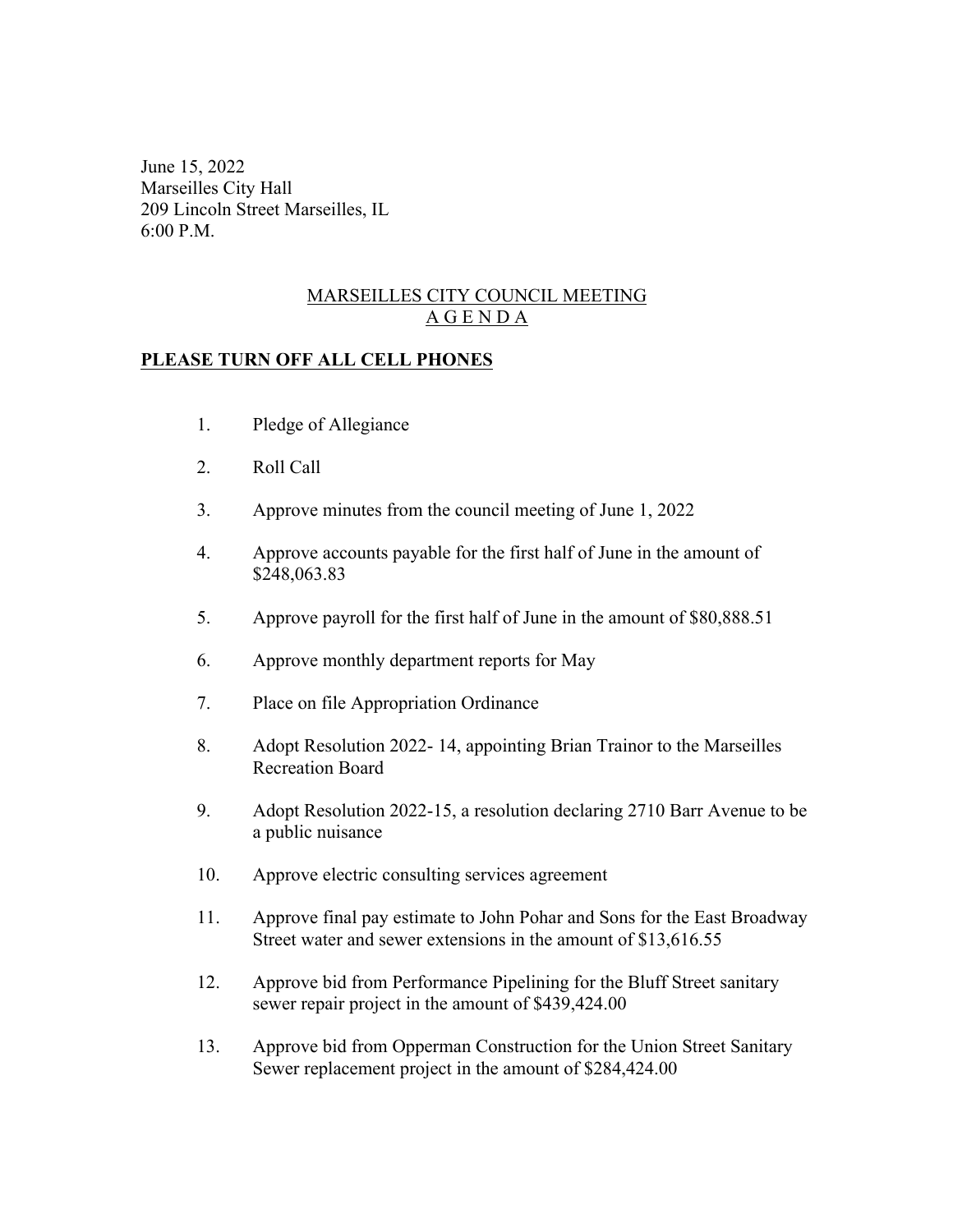14. Mayor Hollenbeck

| Commissioners | Kaminski          |
|---------------|-------------------|
|               | Lewey             |
|               | Schaefer          |
|               | <b>Buckingham</b> |
|               | City Attorney     |
|               | City Engineer     |

- 15. Any Marseilles citizen that would like to address the Council
- 16. Anyone who would like to address the Council
- 17. Adjourn

Posted: June 13, 2022

## § 30.20 PUBLIC PARTICIPATION.

 (A) *Compliance.* It shall be unlawful for any person to address or attempt to address any meeting of the City Council or other board or commission (governing body) of the city except when in compliance with the limitations as provided herein. Public participation shall be permitted as follows:

- (1) Public comment at the end of a scheduled meeting.
- (2) Agenda participation.
- (3) Public hearing.
- (4) Invited speakers.

 (B) *Requirements and limitations.* The speaker shall identify themselves before beginning their address. The speaker shall not direct threats or personal attacks at public official, other speakers, or any other member of the audience. The speaker should anticipate a time limitation on no more than five minutes in total, unless extended for a specified period of time by a majority vote of the